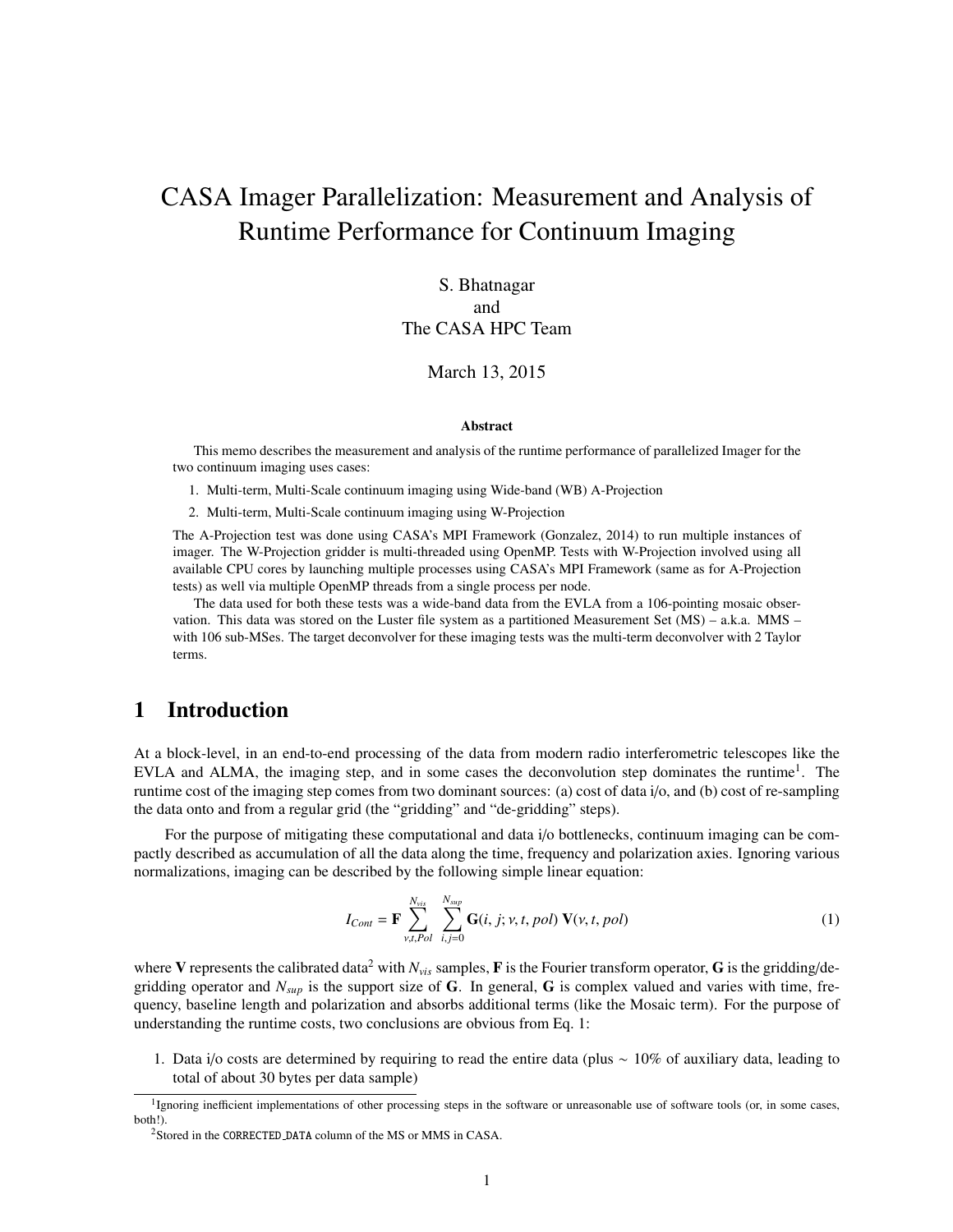2. Computational costs are determined by  $N_{vis}$  (due to  $\sum_{v,t,pol}$ ) and the support size of **G** (due to  $\sum_{i,j}$ ).

That the imaging equation is also linear suggests that is an Embarrassingly Parallel problem. In theory, the entire runtime cost (computational plus the data i/o cost) can be reduced linearly by partitioning the dataset, making partial images using smaller pieces of the data in parallel and making the final image by summing these partial images (Bhatnagar, 2009; Bhatnagar et al., 2009). Mathematically, Eq. 1 can therefore be written in its "parallel" form as:

$$
I_{cont}^{Node_0} = \mathbf{F} \sum_{\nu, t, Pol}^{N_{vis}/N_{nodes}} \sum_{i,j=0}^{N_{sup}} \mathbf{G}(i, j; \nu, t, pol) \mathbf{V}(\nu, t, pol)
$$
  
\n
$$
I_{cont}^{Node_1} = \mathbf{F} \sum_{\nu, t, Pol}^{N_{vis}/N_{nodes}} \sum_{i,j=0}^{N_{sup}} \mathbf{G}(i, j; \nu, t, pol) \mathbf{V}(\nu, t, pol)
$$
  
\n:  
\n:  
\n
$$
I_{cont}^{Node_1} = \mathbf{F} \sum_{\nu, t, Pol}^{N_{vis}/N_{nodes}} \sum_{i,j=0}^{N_{sup}} \mathbf{G}(i, j; \nu, t, pol) \mathbf{V}(\nu, t, pol)
$$
  
\n(2)

Once the partial images  $(I_{cont}^i)$  are made, the final image is made as:

$$
I_{cont} = \sum_{i} I_{cont}^{i} \tag{3}
$$

The total runtime cost (cost of data i/o *plus* computations per node) reduces by *Nnodes*. As long as the computationto-i/o ratio (computational density) remains "high", this approach should lead to runtime scaling as 1/*Nnodes*.

The computing cost is more dominated by the second summation  $(\sum_{ij})$  in Eq. 1. In the software, this summation is a tight loop that uses in-memory buffers. Parallelization of this may also be possible, independent of the coarser grain Embarrassingly Parallel problem. Assuming that the second summation can also be parallelized using  $N_{th}$  simultaneous computations, Eq. 2 can be written as:

$$
I_{cont}^{Node_0} = \mathbf{F} \sum_{\nu, t, Pol}^{N_{vis} / N_{nodes}} \sum_{i,j=0}^{N_{sup/N_{th}}} \mathbf{G}(i, j; \nu, t, pol) \mathbf{V}(\nu, t, pol)
$$
  
\n
$$
I_{cont}^{Node_1} = \mathbf{F} \sum_{\nu, t, Pol}^{N_{vis} / N_{nodes}} \sum_{i,j=0}^{N_{sup/N_{Th}}} \mathbf{G}(i, j; \nu, t, pol) \mathbf{V}(\nu, t, pol)
$$
  
\n:  
\n:  
\n:  
\n
$$
I_{cont}^{N_{nodes}} = \mathbf{F} \sum_{\nu, t, Pol}^{N_{vis} / N_{nodes}} \sum_{i,j=0}^{N_{sup/N_{Th}}} \mathbf{G}(i, j; \nu, t, pol) \mathbf{V}(\nu, t, pol)
$$
  
\n(4)

The *Nnodes* and *Nth* then become the two crucial tunable parameters that determine the efficiency of simultaneous parallelizing data i/o and computing bottlenecks. In principle then, it is possible to find a value for these parameters that deliver an optimal solution with good parallelization efficiency and good utilization of all available resources on the computer (parallel i/o, CPUs, cores and memory). In Sections 2 and 3, we discuss the implementation of this two-level parallelism in the code. Section 4 has the results from current tests.

In practice this two-level parallelism poses two interesting<sup>3</sup> problems:

- 1. How to solve the thread-clashing in multi-threaded implementation of  $\sum_{ij}$ : This is discussed in Section 3 below.
- 2. How to determine the balance between *Nnodes* and *NT h*: Their values will depend on the computing resources and details of the problem being solved. This is not discussed here and will be subject of a future memo.

<sup>3</sup> Interesting for me anyway.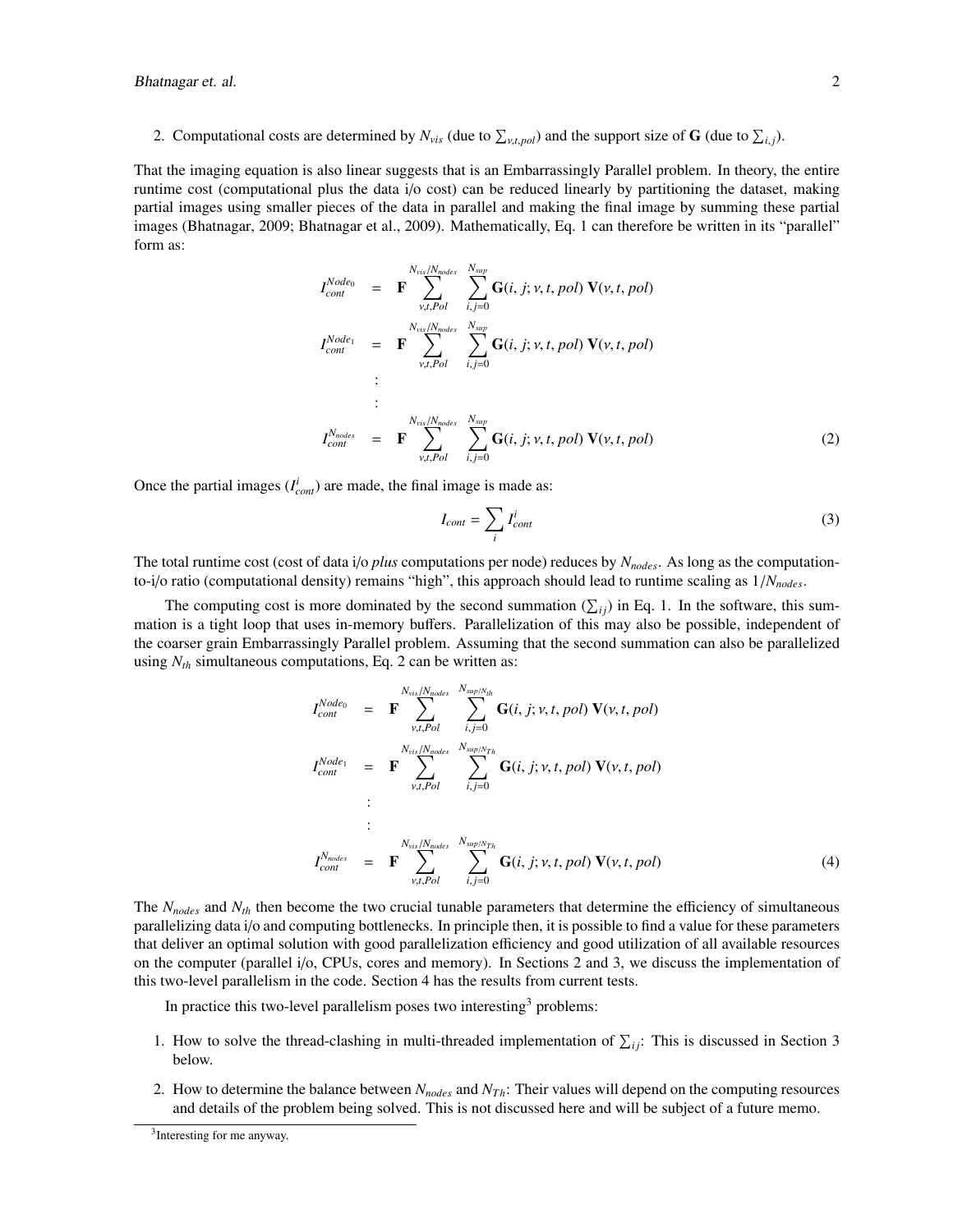Note that this two-level parallelism may be necessary for some class of problems and will be an enabler technology for those problems, even if at low computing efficiency.

# 2 Parallelization: Using MPI

The parallelization of the first summation in Eq. 1 in CASA is done using the MPI technology. Block diagram of the basic computing unit (the gridder) is shown in Fig. 1. Parallel imager launches multiple copies of the CASA imager using the MPI4CASA framework (Gonzalez, 2014) as shown in Fig. 2. Each process, running the CASA imager, is supplied a fraction of the entire database, via physically partitioning the data in smaller parts and/or via the CASA data selection mechanism. The available computing power is utilized by running independent imagers, one per CPU core per node of the compute cluster.



Figure 1: Block level diagram for the Gridder/De-gridder.



Figure 2: Block level diagram for the parallelized Imager architecture. The fine-dashed lines represent MPImessages to setup the various instances of imagers. The long-dashed lines represent direct access to the database (MS/MMS on Luster).

As can be seen from Fig. 2, each MPI process holds full-sized complex grids, which are used to accumulate the visibilities (or read gridded visibilities from for de-gridding) by each process in parallel. Each process computes a partial grid using a small fraction of the entire data. Each partial grid is Fourier transformed to compute the partial image. These partial images from each process are then added together in a gather operation to compute the final image corresponding to the full dataset. Since each process is using only a fraction (1/No. of processes) of the full dataset, speedup is expected, both due to parallel i/o as well as lesser computations per node. Since the computing at each process is completely independent, for compute-limited imaging, near linear speed-up is expected.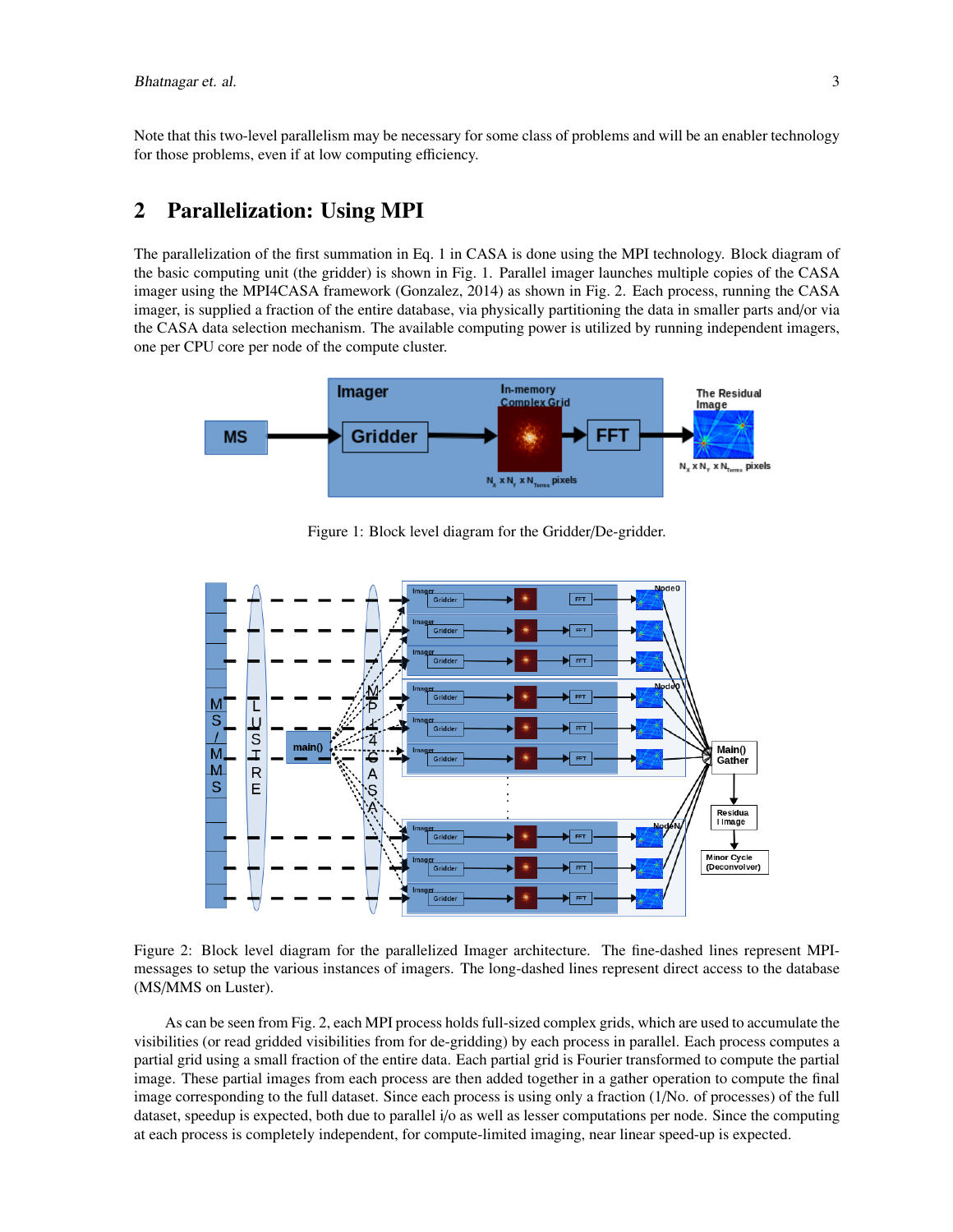#### 2.1 Overheads

Following are the overheads with this method of parallelization:

- 1. Imager setup: Imager requires a number of parameters to be set before it can begin to process the input data. These parameters are sent as strings from the single main-process via MPI framework. When the number of processes is large, the overhead of setting up the imagers can become comparable to the runtime of each process.
- 2. Memory footprint: Each process holds the full-size complex grid(s). The memory footprint at each node is therefore a multiple of the number of CASA imager processes running on the node.
- 3. Gather operation: The gather operation requires accumulating the partial images from each imager process to compute the final image. This is currently a serial operation and for large number of processes may become a significant overhead.

## 3 Parallelization: Using OpenMP

Purely MPI based parallelization, as shown in Fig. 2, which has the advantage of running independent processes, leads to overheads in terms of software complexity, number of MPI processes required, number of sub-images made which directly impacts the gather operation, but most importantly, the memory footprint. For reasons beyond the scope of this document, the gridder holds equivalent of  $4 \times N_{terms}$  floating-point grids of the size of the final image in memory during gridding. Using MPI to launch an imager process per CPU core, the total memory footprint particularly for large images becomes  $4 \times N_{terms} \times N_{cores}$ , which is large and even prohibitive. The



Figure 3: Block level diagram for the mult-threaded Gridder.

mitigation of these overheads is to develop a multi-threaded gridder as shown in Fig. 3. This will essentially parallelize the second summation in Eq. 1  $(\sum_{i,j}^{N_{sup}})$ . A single copy of the gridder is required per node, and the gridder launches as many threads as there are CPU cores. This can fully utilize the available computing gridder launches as many threads as there are CPU cores. This can fully utilize the available computing power with a memory footprint of a single gridder and does not scale with the number of threads. A single copy of the grids is held in the memory and shared by all threads.

Naive implementation however runs into the problem of thread contention since only one thread can write to the single shared grid. An OpenMP based gridding algorithm however exists (Golap, 2010) and implemented in CASA for WProjection. With this gridder, the parallelized imager (shown in Fig. 4) becomes simpler and needs one copy of the grids in the memory and produces one sub-image per node reducing the number of images to be gathered in the gather-step.

#### 3.1 Overheads

Following are the possible overheads with this method of parallelization:

1. I/O efficiency: Since a single processes reads a larger fraction of the data to be parallely processed with multiple threads, there may be a i/o performance penalty. However it may be possible to mitigate this (if present) by overlapping i/o and compute.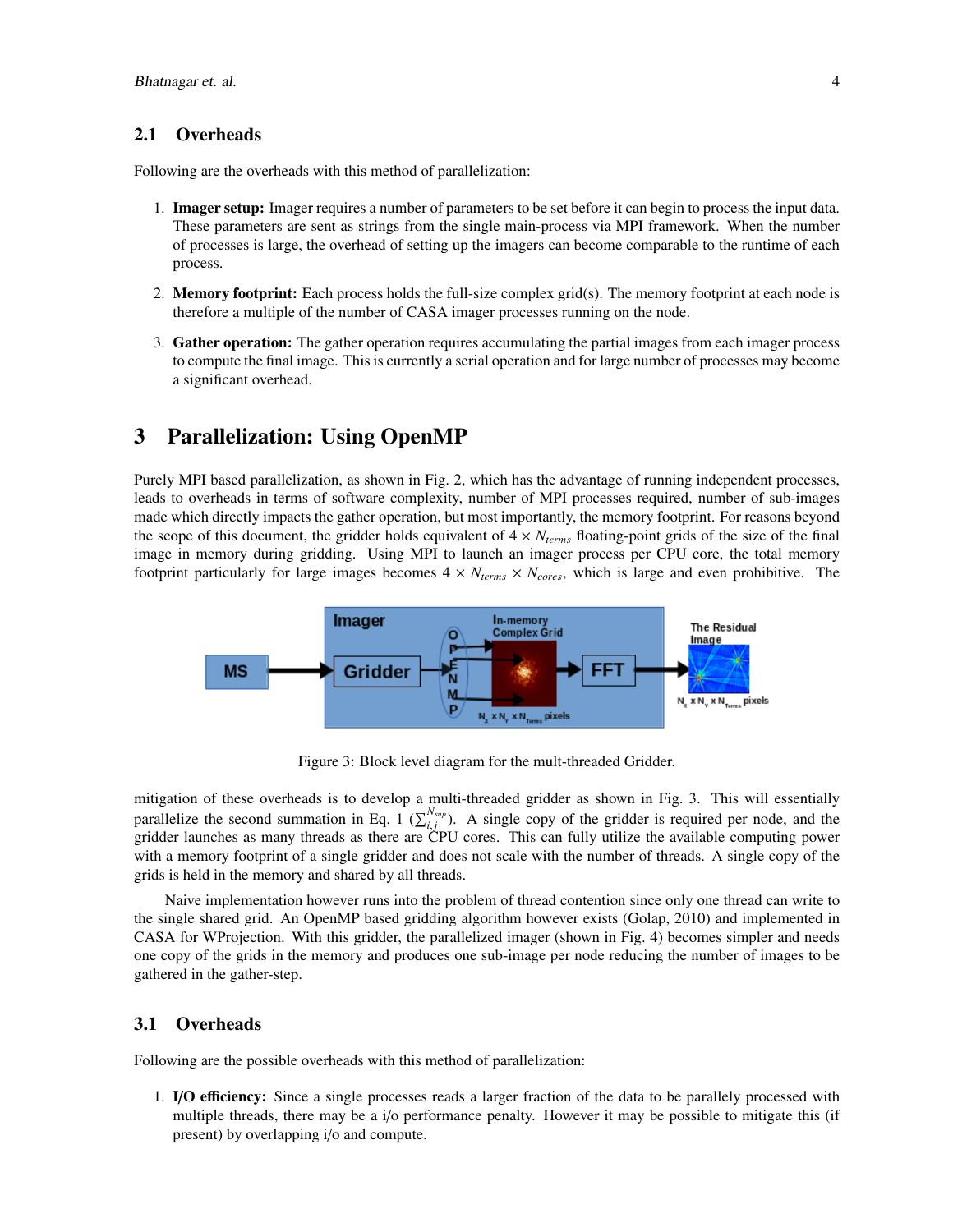

Figure 4: Block level diagram of parallelized Imager architecture with mult-threaded Gridder. The fine-dashed lines represent MPI-messages to setup the various instances of imagers. The long-dashed lines represent direct access to the database (MS/MMS on Luster).

- 2. Computing overheads: The multi-threaded algorithm needs to do more bookkeeping and moderately higher computing than standard gridder.
- 3. Cache hits/misses? It is not clear if by running multiple threads the computing performance of each thread will be affected due to pressure on L1/L2/Lx-caches in the CPU hardware. Someone more familiar with the CPU architecture and performance analysis tools should look at this more carefully.

## 4 Results

#### 4.1 The Setup

The general computing hardware used for the tests and discussion below is a cluster of nodes, each node with multiple multi-core CPUs. The specific instance of this general hardware we used had two 8-core CPUs per node. The data is served to the computing processes from the Luster file system via a 10 GBit interconnect.

The imaging was done for 2-term Multi-term deconvolution algorithm to account for the frequency dependent sky brightness distribution. This requires holding three full-sized complex-valued grids in each gridder process.

The data used was for a 106-pointing mosaic observation using the EVLA at L-Band (1 − 2GHz). Only one channel from 6 Spectral Windows (SPWs) were used to reduce to total runtime, but also trigger all the relevant computing required for wide-band wide-field imaging.

Two different algorithms were tested for gridding: the Wide-band A-Projection and the W-Projection algorithm. These were chosen since they represent higher compute load that standard gridders and are expected to be used for imaging that does benefit from HPC. The compute load and internal implementation of both these algorithms is quite different, with WB A-Projection giving higher computing load for low resolution and/or higher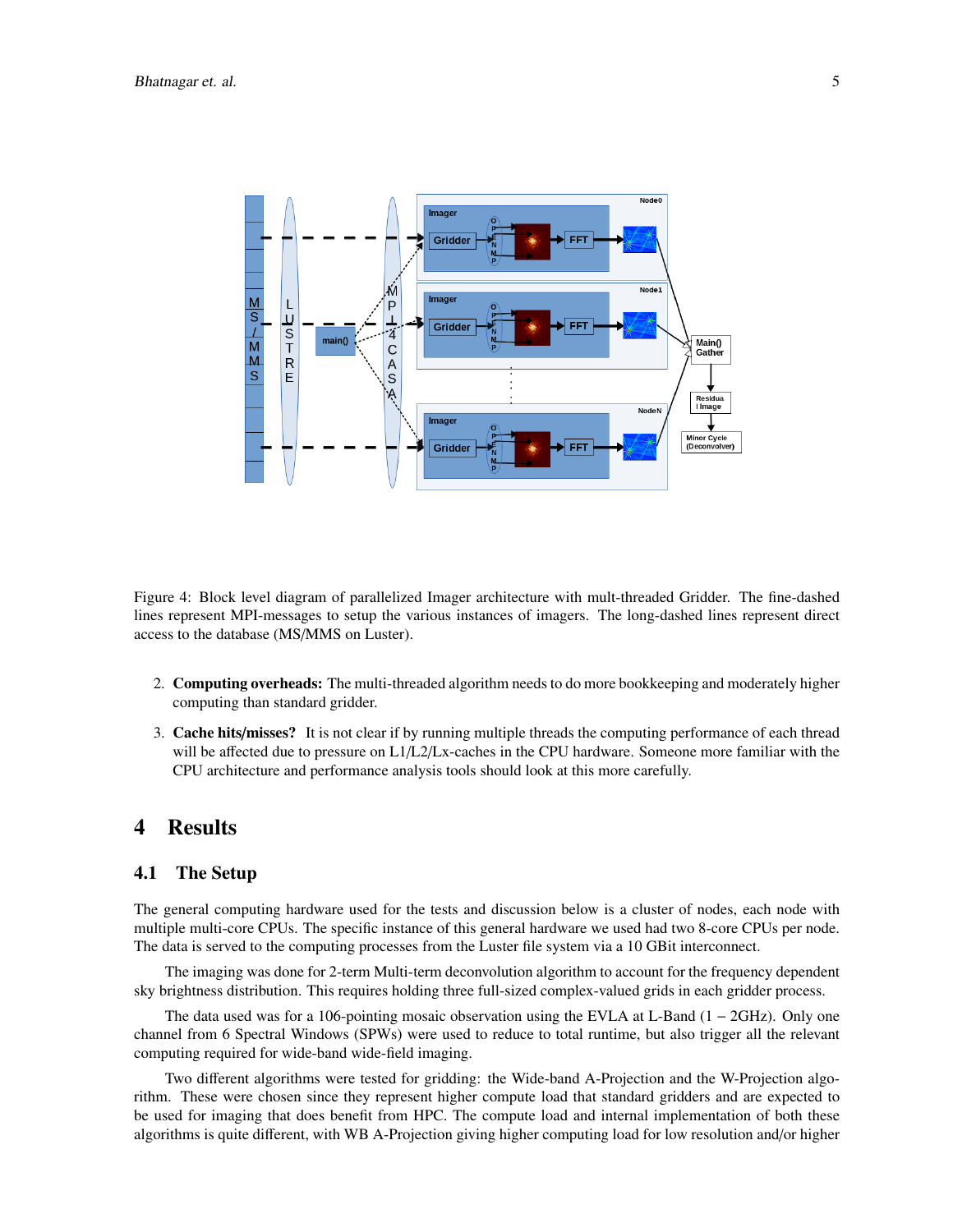frequency imaging.

All tests were done via the new "tclean" interface to the imager module in CASA (Rau & The CASA Imaging Team, 2013).

#### 4.2 Runtime Measurements

#### 4.2.1 WB A-Projection for MT-MFS imaging

As mentioned before, the compute load of A-Projection is higher than other gridders. Briefly, this is because the value of *Nsup* is larger for each visibility sample that is gridded. The first gridding cycle, typically to compute the PSF is even more expensive since it also computes the wide-band sensitivity pattern in this cycle. It is therefore a good candidate algorithm which will benefit from HPC. Tests were done using 1 − 7 nodes, each with 16 cores (i.e. number of cores used ranged from 16 − 112).

Tests were done using the data setup described in Sec. 4.1. A  $2K \times 2K$  image was made with two Taylor terms. The convolution functions (CF) required during gridding are also expensive to compute. These are therefore computed and cached on the disk. However in the tests done here, the disk cache of CFs was not used.

Figure 5 show the run times as a function of number of CPU cores used. The curve in green colour (labeled "Make PSF+CFs+avgPB") shows the run time for the first gridding cycle. Since CF computational load is a onetime and a constant cost, the blue curve labeled "Make PSF+avgPB" represents the cost of the first gridding cycle if the disk cache of CFs is used (i.e., CFs are not computed). Cost of CF computations in the current implementation is constant with number of cores used and was ∼ 22*sec* for this run. The curve labeled "Make Residual" shows the run time for making the residual image(s). For comparison, the black curves labeled " $T_o/N_{cores}$ " show the theoretically expected runtime scaling. The curve in red labeled "Select" shows the overhead to setting up the imager processes. This cost, while small keeps increasing with the number of cores used.

The run time for data selection is shown by the two curves at the bottom (in red and black). The red curves show the time difference between sending the data selection commands to all cores and the time when the selection finishes. The black curve labled "Imager Data Selection" is the time the code in C++ takes to finish the data selection. Clearly, most of the time is taken in the C++ data selection code.

#### 4.2.2 Multi-thread W-Projection for MT-MFS imaging

The W-Projection gridder in CASA has been implemented as a multi-threaded gridder using OpenMP. Since it also has higher computing load than standard gridders, it is a good candidate algorithm to test parallelization efficiency. Additionally, since it is also multi-thread, it also offers the opportunity to test the run time performance for the two-level parallelization discussed in section 1, Eq. 4.

The first test was essentially the same, replacing WB A-Projection with W-Projection for gridding. Second test was done by running only one MPI process per node but with 16 threads per process to parallelize gridding. The results of the tests are shown in Fig. 6.

- 1. Multi-threaded gridder: In this test, a single imager was run per node, each with 16 threads. The curves labeled "Make PSF" and "Make Res" show the run time scaling for computing PSF and residual images. The curve in red labeled "Data Selection" shows the cost of setting up the imagers. This cost is significantly smaller (since significantly smaller number of imagers need to be setup) and the cost in fact keeps reducing with number of cores. The curves for theoretical scaling are labeled as " $N<sub>o</sub> * 19/N<sub>cores</sub>$ " (see section 5).
- 2. Singe-threaded gridder: In this test, 16 imagers were run on each node, with each gridder running a single thread (same as in the A-Projection tests). The equivalent curves for PSF, Residual computations and cost of setting up the imagers are labeled with "NO OMP". The cost of PSF and residual image computation is significantly lower but as before, the cost of setting up the imagers increases with number of cores.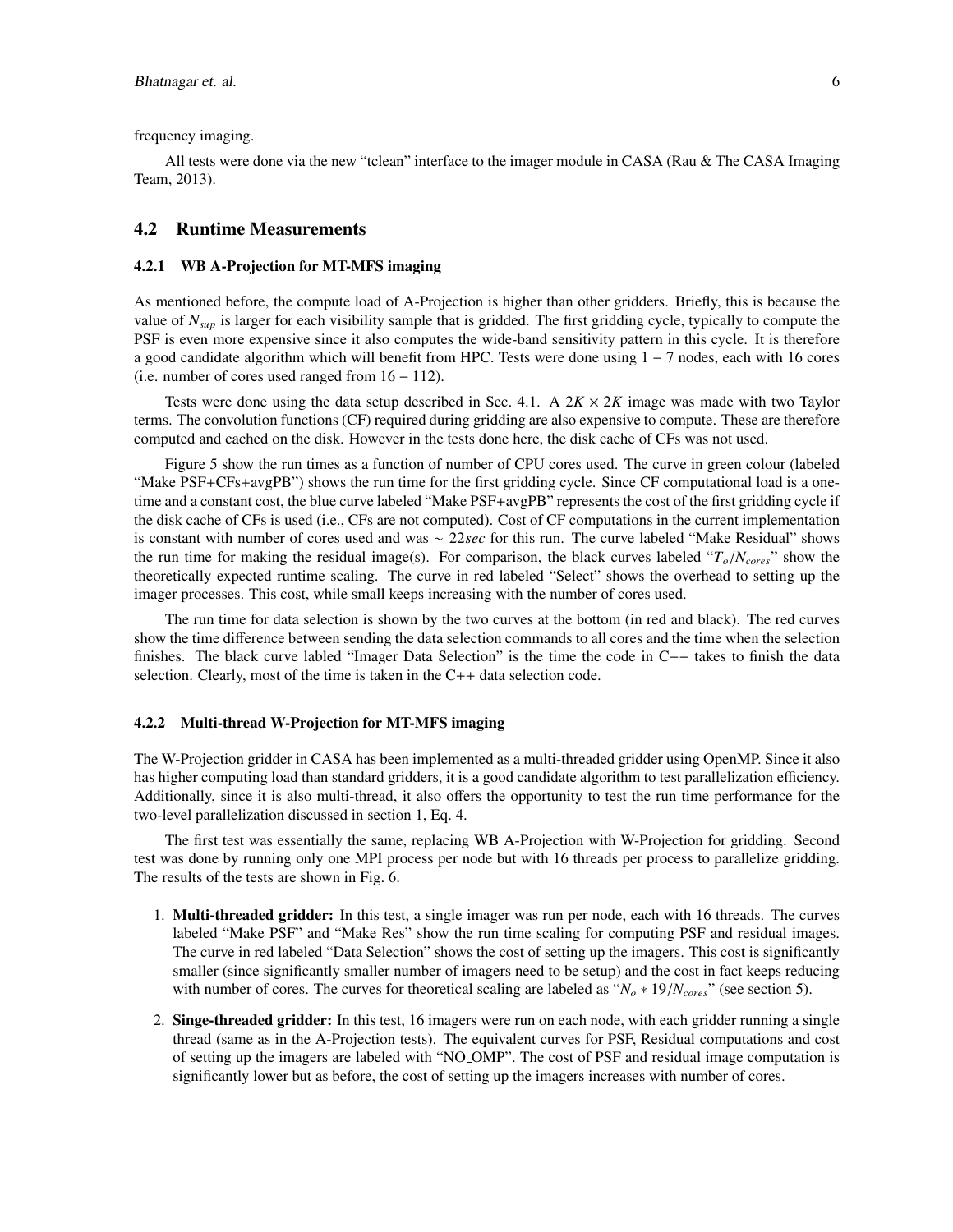

Figure 5: Run time performance for WB A-Projection for 2-term MT-MFS imaging. The curves labled "*T*16∗16/*N*" show the theoretically expected scaling with number of cores. The curve labled "Imager Data Selection" is the time it takes for the C++ code to finish the data selection at each core.

### 5 Discussion

From Fig. 5 a few conclusions are clear. The run time for gridding scales quite well and quite close to linear with number of cores. It slowly deviates from linear scaling as the number of cores increase. This we think could be due to the increase fraction of run time spent in setting up the imagers, which keeps increasing with number of cores. For large number of cores, the run time becomes comparable to the time it takes to setup the imagers. The cost of setting up the imagers therefore needs to be investigated.

The tests with W-Projection with and without multi-threading shows some surprising results. Firstly, the runtime with using 16 OpenMP threads scales much more close to linear than with A-Projection. This could be (a) due to better utilization of the computing resources, and/or (b) lower and flatter scaling of the cost of setting up the imagers. Note that while the scaling of the run time for PSF and residual computations with OpenMP is closer to linear, the measured curves match the theoretical curves (labeled " $T_o * 19/T_{cores}$ ") as if there were 19 cores per node as against 16 cores in the hardware. One way to interpret this result is that there is a ∼ 15% overhead due to multi-threading (a small overhead, we feel).

However the run time without OpenMP threads for residual computations is significantly lower than that with multi-threaded gridding. The run time for computing the PSF is almost flat with number of cores. Both these results we do not understand yet. The cost of setting up the imagers is similar and rising with number of cores and in fact always higher than the cost of computing residual images (i.e., increasingly more time was spent in setting up the imagers than in making the residual image).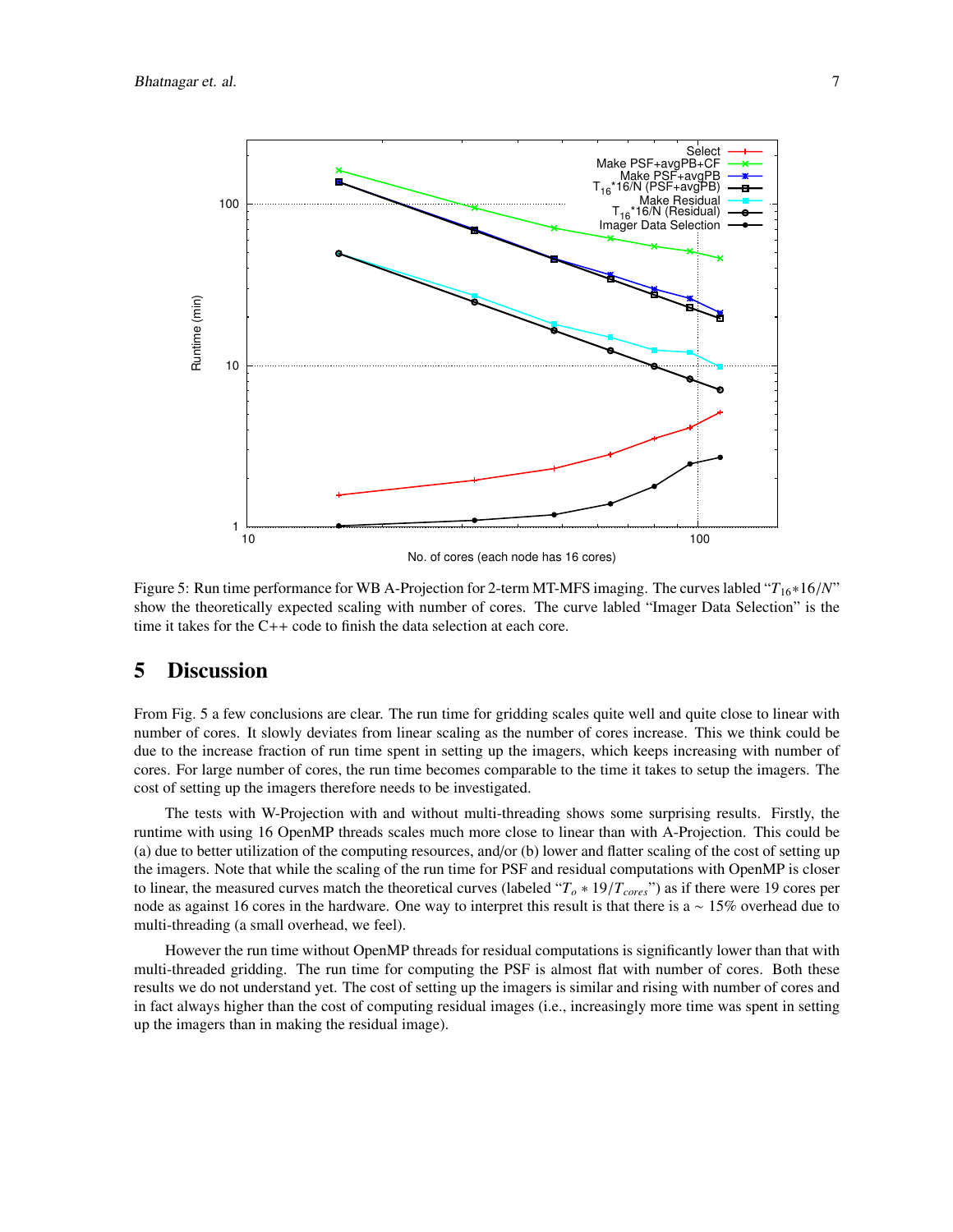

Figure 6: Run time performance for W-Projection for 2-term MT-MFS imaging. The curves in black show the theoretically expected scaling with number of cores. The gridder was run with 16-threads per process. The tests were again run with only one thread per process (same as for A-Projection tests above). The data for the latter tests are labeled with "NO OMP" in the plot.

# 6 Conclusions

The OMP multi-threaded gridded offers many architectural, functional and scaling advantages. If it can be shown to work at a comparable level as purely MPI based parallelization, it is clearly the way forward. However it requires more investigation to understand the current data (which perhaps should be taken once again to eliminate the possibility of something the catastrophically wrong when making the current measurements). This requires attention of the appropriate scientists on the team.

The cost data selection by the C++ code in imagers needs to be investigated. As is shown here, that cost becomes comparable to the the gridding cost of large number of cores and in fact higher than the cost of gridding for W-Projection.

#### References

Bhatnagar. 2009, Report on the findings of the CASA Terabyte Initiative: Single-node tests, Tech. rep., EVLA Memo 132

Bhatnagar, S., Ye, H., & Schiebel, D. 2009, Parallelization of the off-line data processing operations using CASA, Tech. rep., EVLA Memo 133

Golap, K. 2010, Multi-threaded Gridding using OpenMP, Tech. rep., in prep.

Gonzalez, J. 2014, CASA 4.3 Parallel Processing Framework, *https:*//*safe.nrao.edu*/*wiki*/*pub*/*HPC*/*CasaParallelization*/*CASA-4.3-MPI-Parallel-Processing-Framework-Installation-and-advance-user-guide-v1.2.pdf*